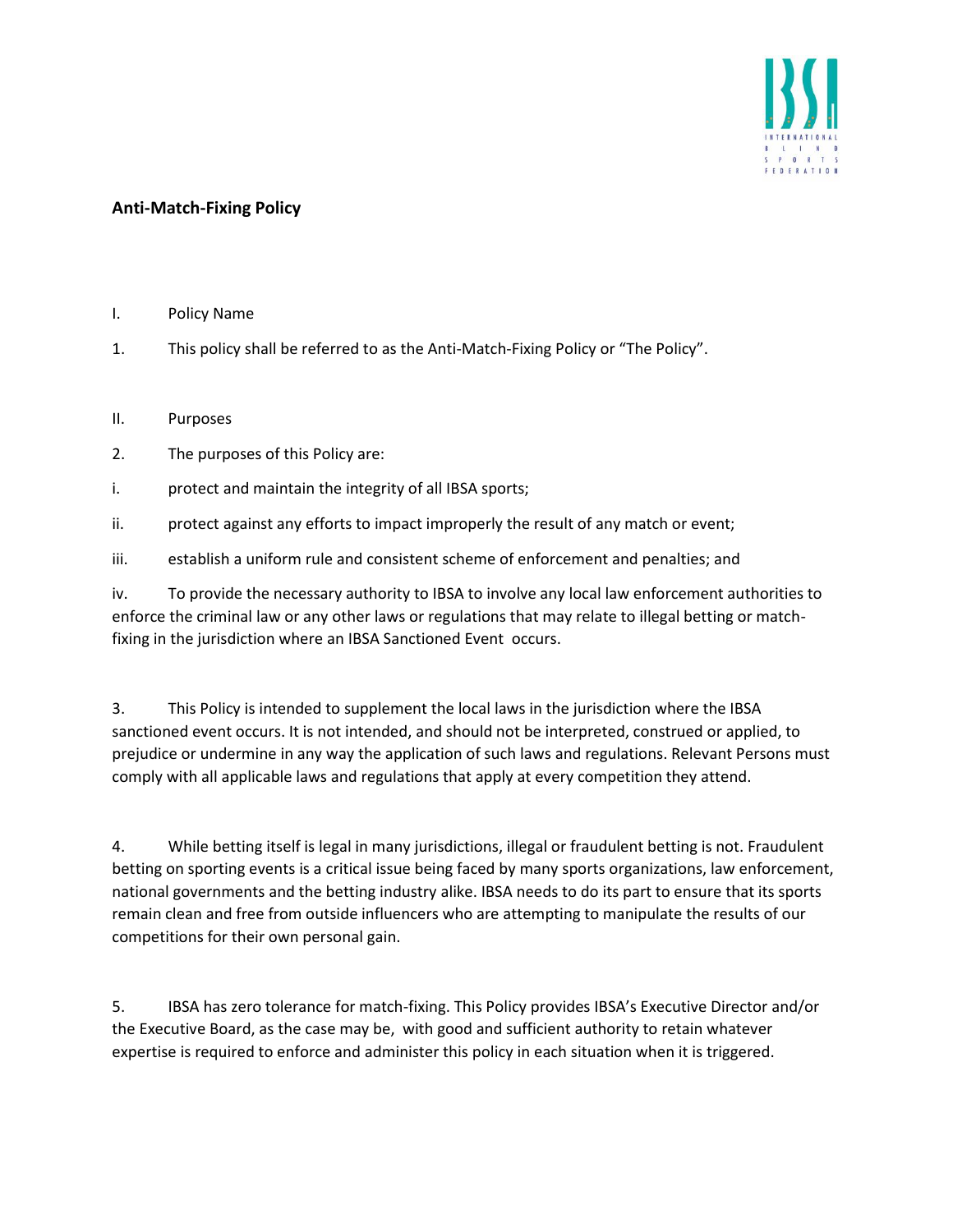

- III. Who is Governed By This Policy?
- 6. The following groups are bound by this Policy at IBSA Sanctioned events:
	- a) IBSA members,
	- b) athletes competing at the event,
	- c) teams of athletes, support personnel and coaches who participate at an IBSA Sanctioned Event on behalf of an IBSA member;
	- d) coaches coaching at the event,
	- e) support personnel of an IBSA Member;
	- f) officials officiating at the event,
	- g) members of local host organizing committees,
	- h) IBSA Executive Board members,
	- i) IBSA employees or contractors and
	- j) IBSA sports committee members.

These groups are collectively defined as the "affected individuals."

#### IV. Binding Effect

7. This policy is made by the IBSA Executive Board and is binding on the Affected Individuals. It may be amended from time-to-time by the IBSA Executive Board. If this policy is breached by an Affected Individual, the version of the Policy that is in force at the time of the breach will govern the resolution of the matter.

#### V. Prohibited Conduct

8. No Affected Individual shall, alone or in conjunction with another or others engage in any of the following acts of prohibited conduct:

i. bet, gamble or enter into any other form of financial speculation on any Competition or on any IBSA Sanctioned Event connected with any IBSA sport to which they are affiliated; or

ii. participate (whether by act or omission) in Match-Fixing by:

a) deliberately underperforming or 'tanking' as part of an arrangement relating to betting on the outcome of any contingency within a Competition or Event;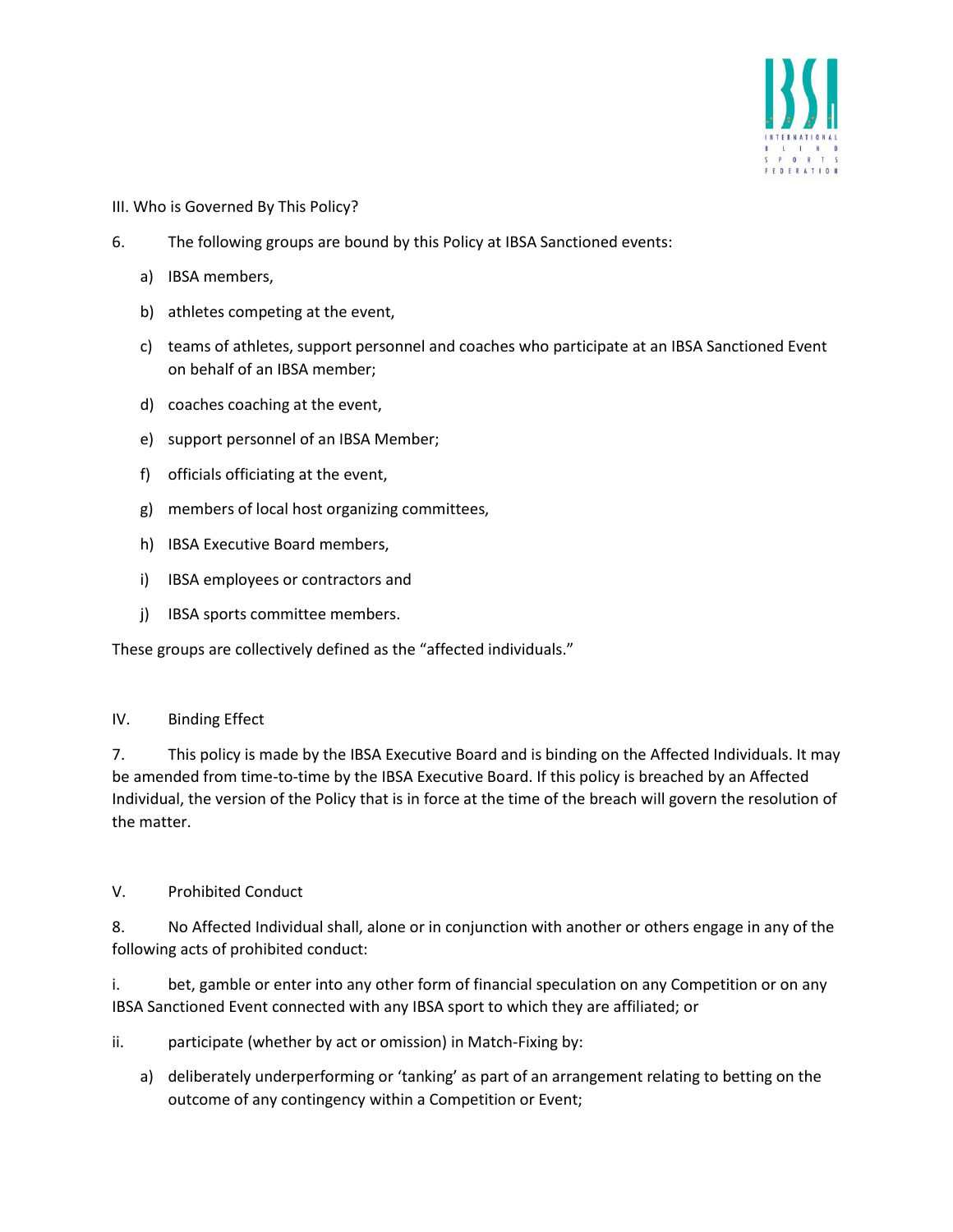

- b) deliberately fixing, or exerting any undue influence on, any occurrence within any Competition or Event as part of an arrangement relating to betting on the outcome of any contingency within a Competition or Event;
- c) inducing or encouraging any Relevant Person to deliberately underperform as part of an arrangement relating to betting on the outcome of any Competition or Event;
- d) providing Inside Information that is considered to be information not publicly known such as Team or its members configuration (including, without limitation, the Team's actual or likely composition, the form of individual athlete or tactics) other than in connection with bona fide media interviews and commitments;
- e) ensuring that a particular incident, that is the subject of a bet, occurs;
- f) providing or receiving any gift, payment or benefit that might reasonably be expected to bring the Relevant Person or the Sport into disrepute; or
- g) engaging in conduct that relates directly or indirectly to any of the conduct described in Clauses 8 I., II. A. through f. above and
- h) is prejudicial to the interests of the IBSA Sport or which bring an Affected Individual or the Sport into disrepute.

9. Any attempt or any agreement to act in a manner that would culminate in Prohibited Conduct shall be treated as if the relevant Prohibited Conduct had occurred, whether or not the Prohibited Conduct actually occurred as a result of the attempt or agreement to act.

10. If An Affected Individual knowingly assists or is a party to "covering up" Prohibited Conduct, that Relevant Person will be treated as having engaged in the Prohibited Conduct personally.

11. The Board may refer any of the breaches of any of the provisions of this section to law enforcement officials in the jurisdiction where the policy breach occurred if there is reasonable grounds to believe a breach of the law has occurred.

12. It is a breach of this Policy for anybody to report an Affected Individual for breaching this Policy when the reporter knew or ought to have known through the exercise of reasonable diligence that the allegations were false. In such a case, the reporter of the false information may face the same penalties as if the offence they reported had actually occurred.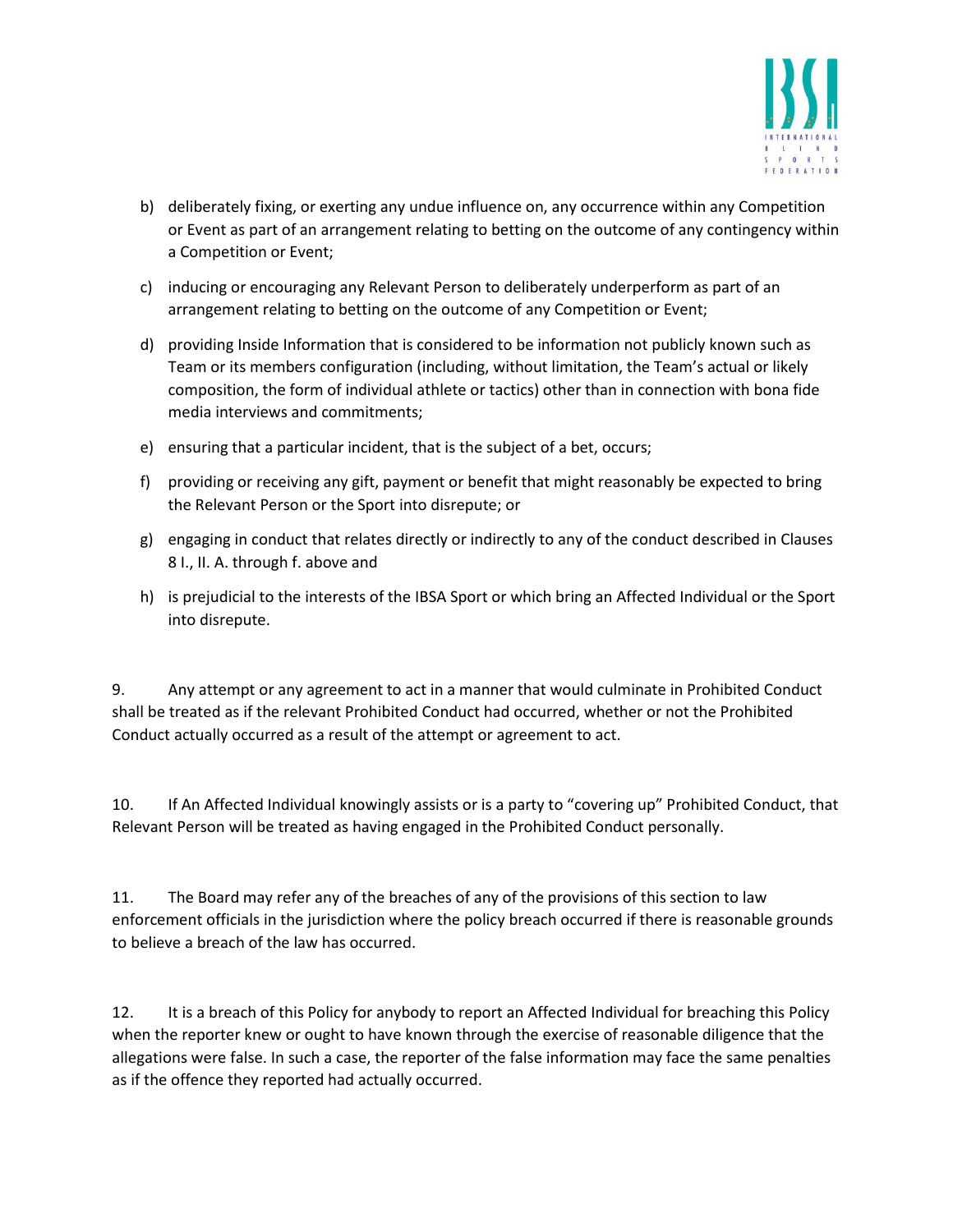

## VI. Duty to Notify

13. Any Affected Individual to whom this policy applies must promptly notify the Executive Director if he or she:

i. is interviewed as a suspect, charged, or arrested by police in respect of conduct that would amount to an allegation of Prohibited Conduct under this Policy;

ii. is approached by another person to engage in conduct that is Prohibited Conduct;

iii. knows or reasonably suspects that another Affected Individual has engaged in conduct, or been approached to engage in conduct that is Prohibited Conduct;

iv. has received, or is aware or reasonably suspects that another person has received, actual or implied threats of any nature in relation to past or proposed conduct that is Prohibited Conduct.

14. If an affected Individual wishes to report the Executive Director for involvement in conduct that is Prohibited Conduct under this Policy then the Relevant Person to which this Section VI applies may report the conduct to the Chair of the Board.

15. Notification by an Affected Individual under this Section VI must be made in writing. This report may be submitted in confidence if there is a genuine concern of reprisal. However, the Executive Director (or the Chair of the Board as the case may be) must record the fact of the reporting of Prohibited Conduct and particulars of the alleged Prohibited Conduct in writing within 48 hours of the report from the Affected Individual for presentation to the Board.

16. Any report by an affected Individual under this Section VI will be dealt with confidentially by the Sport unless disclosure is otherwise required or permitted under this Policy, by law, or if the allegation of the Prohibited Conduct is already in the public domain.

17. An Affected Individual has a continuing obligation to report any new knowledge or suspicion regarding any conduct that may amount to Prohibited Conduct under this Policy, even if the Affected Individual's prior knowledge or suspicion has already been reported.

# VII. Investigations

18. If the Executive Board or Executive Director receives a report or information that an Affected Individual has allegedly breached this Policy including by engaging in actual or suspected Prohibited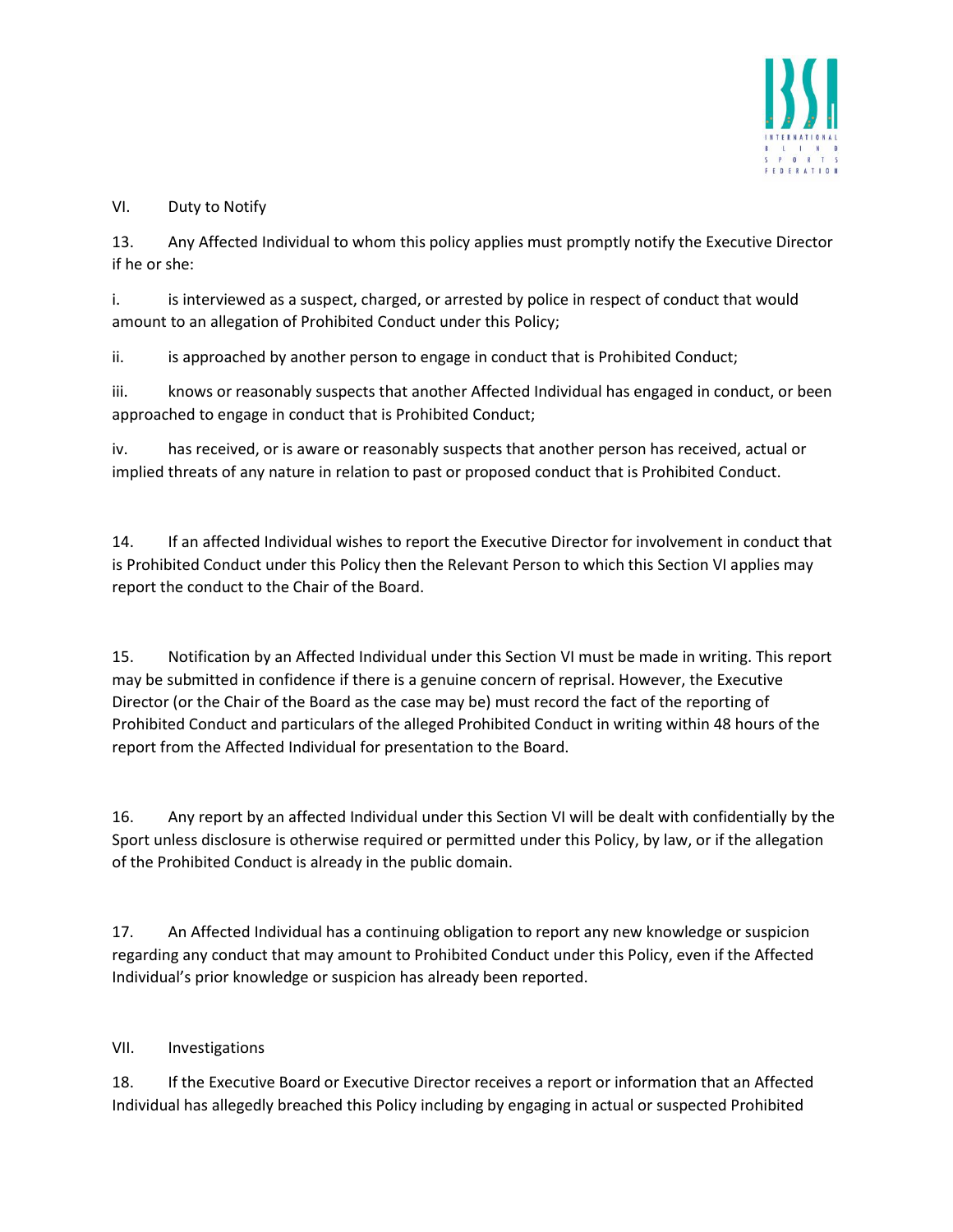

Conduct, the Board must, as soon as reasonably practicable refer that report or information and any documentary or other evidence that is available to it in relation to the alleged Prohibited Conduct by the Alleged Offender to an investigator with expertise in investigating the types of allegations covered by this policy. For the purpose of greater clarity, the Alleged Offender is the Affected Individual who is alleged to have breached this Policy.

19. If the investigator concludes after reviewing the relevant documentation and interviewing the relevant witnesses that there are reasonable grounds to believe an offence has been committed, the Executive Board shall refer the matter to a hearing before the Legal and Ethics Committee or a panel thereof.

20. If the Executive Board has referred a matter in clause above to a hearing before the Legal and Ethics Committee, the Board may, in its discretion and pending determination by the Hearing Panel, suspend the Alleged Offender from any future IBSA sanctioned events until such time as the hearing has been completed. If an athlete is under suspension, the investigation, the hearing and any subsequent appeals shall be completed before the commencement of the next IBSA sanctioned event the Affected Individual is eligible to attend.

21. Nothing in this section will prevents the Board or the Executive Officer from enforcing any other Rules and Regulations or referring any Prohibited Conduct to a relevant law enforcement agency. However, all proceedings under this policy must cease if the local law enforcement agency is of the opinion that further action by IBSA under this Policy may prejudice any actual or potential criminal prosecution against the same Alleged Offender.

22. Subject to any delays caused by having to complete the criminal process first, all investigations under this Policy must be completed within 90 days. The time that is taken to complete the criminal investigation n and the disposition of any criminal charges is not included when calculating the 90 day timeframe.

23. This 90 day time period for completing an investigation can be extended or abridged on motion by the Executive Board. If such a motion is made, the motion and the reasons why it was granted shall be provided to the Alleged Offender.

VIII. Confidentiality and Reporting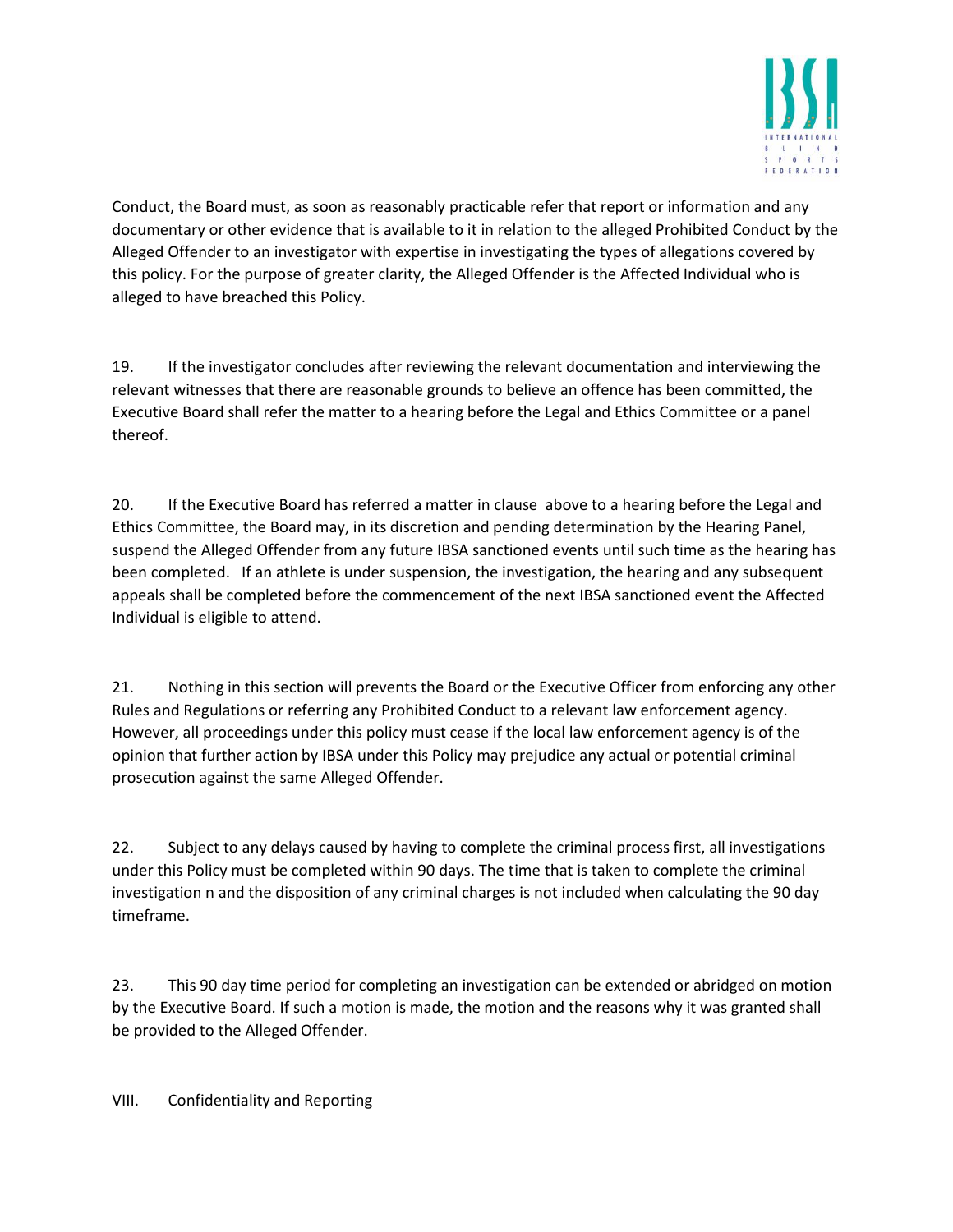

24. To maintain the confidentiality of the process, neither IBSA, any affected IBSA member, IBSA Sports Committee or Alleged Offender will publically announce the existence of, comment on or share the results of any of their activities concerning an investigation, hearing or appeal until all steps in the investigative and hearing process have been concluded. This does not prevent the Executive Board from providing a general description of how a complaint is processed. An exception can be made for the executive board to communicate any interim measures to any other individuals who need to know about the measures taken to perform their duties.

25. The identity of An Affected Individual against whom a finding of Prohibited Conduct is made may only be publicly disclosed after the Hearing Panel has notified the Relevant Person, IBSA and any other interested party of its decision. Such disclosure will be by way of an official release by IBSA.

26. Where any public announcement may be considered detrimental to the wellbeing of An Affected Individual, the Board will determine the most appropriate course of action in its sole discretion based on the circumstances of the Relevant Person.

27. All parties must maintain all information received in the course of any report, notice, hearing or appeal (other than a notice of decision by the Hearing Panel or an appeal tribunal) in relation to an allegation of conduct that is Prohibited Conduct as strictly confidential.

28. Clauses 24 to 27 do not apply if the disclosure is required by law or the Sport determines to refer information to a law enforcement agency.

## IX. Privilege

29. Notwithstanding anything else in this Policy, An Affected Individual who is interviewed under suspicion, charged or arrested by a law enforcement agency in respect of a criminal offence that is, or may be considered to be conduct that is Prohibited Conduct under this Policy shall not be required to produce any information, give any evidence or make any statement to the Executive Board or to any investigator appointed by the Executive Board if they establish that to do so would breach any privilege against self-incrimination, or legal professional privilege in the jurisdiction where the alleged criminal offence occurred.

#### X. Prehearing Procedures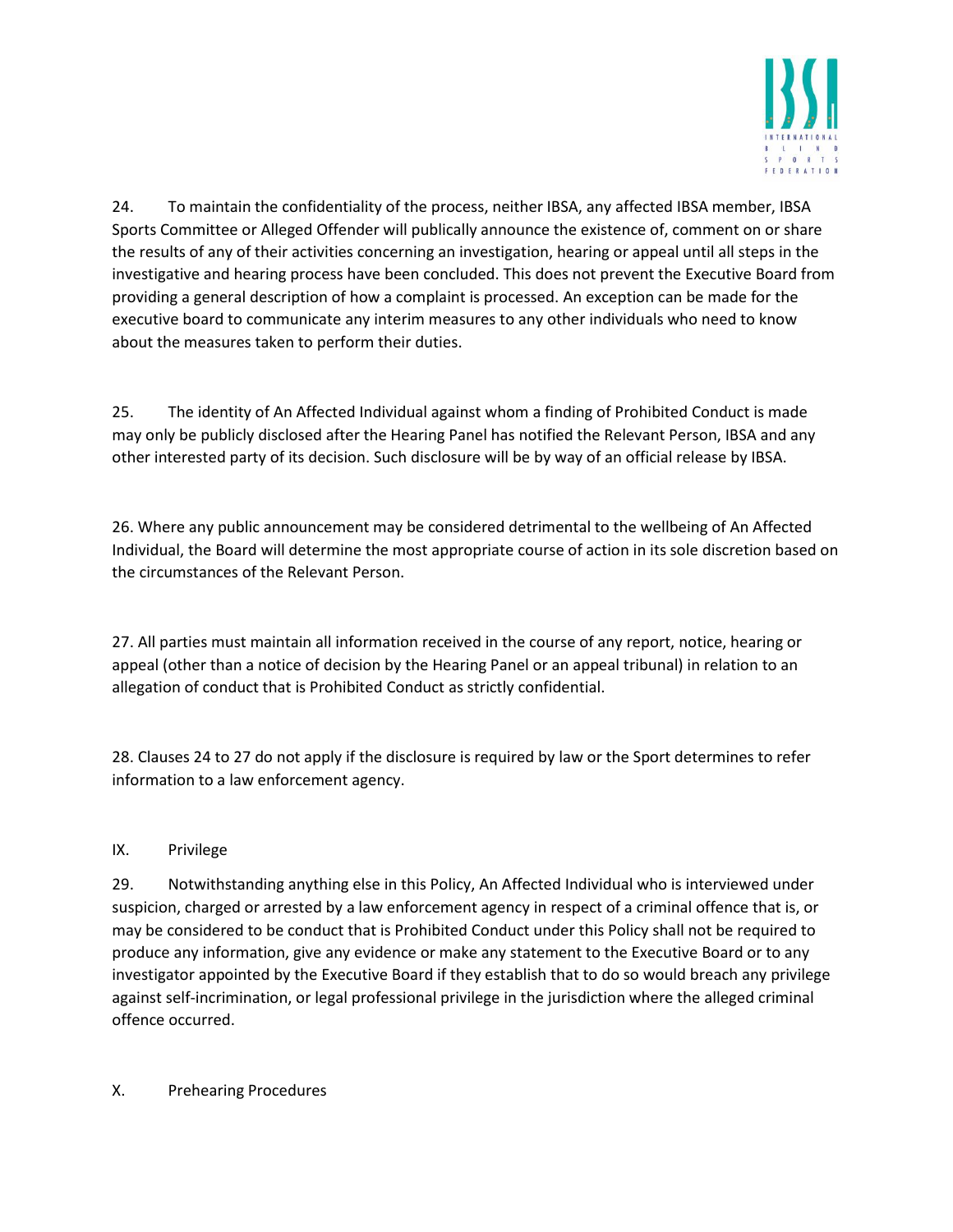

30. If the Executive Board decides to refer a matter to a hearing, The Executive Board shall direct the Executive Director to :

a. Appoint a prosecutor;

b. Contact the chair of the Legal and Ethics Committee to request her or him to appoint a panel of at least three Legal and Ethics Committee members to hear the case;

c. Provide a Notice of Hearing to the parties which sets out the time and place of the hearing, the method of hearing (in person or by video conference), the allegations that the Alleged Offender, must answer to at the hearing and the contact information for the prosecutor and the chair of the Legal and Ethics Committee in the event the documentary evidence needs to be exchanged in advance of the hearing.

31. The date for the hearing must be no more than 90 days after the Notice of Hearing is served.

32. Once the prosecutor is appointed, he or she must review the investigation report, any criminal investigation reports that have been obtained from a local police service and any other documentary evidence in the possession of the Executive Director to determine what documentary evidence should be disclosed to the Alleged Offender. The prosecutor is required to disclose all documentary evidence that is relevant to the charges that have been laid. If the Alleged Offender has concerns regarding the sufficiency of the disclosure, the Alleged Offender may make an application to the Legal and Ethics Committee panel who will be hearing the case to request that additional disclosure be provided. This application shall be brought, if required, within 30 days of receiving the disclosure package from the prosecutor. This time period may be extended or abridged at the discretion of the panel hearing the case. The prosecutor shall charge the Alleged Offender if he has reasonable grounds to believe there is sufficient evidence to lay a charge under this policy.

33. At the direction of the chair of the Legal and Ethics Committee, the parties may be required to attend a prehearing conference in an attempt to narrow the issues to be determined during the hearing, to determine if the outstanding matters can be resolved and or to discuss any other issues which will assist both the parties and the panel in the presentation of the evidence. If a prehearing conference is held, it shall be held before a member of the Legal and Ethics Committee who is not assigned to hear the evidence at the hearing itself.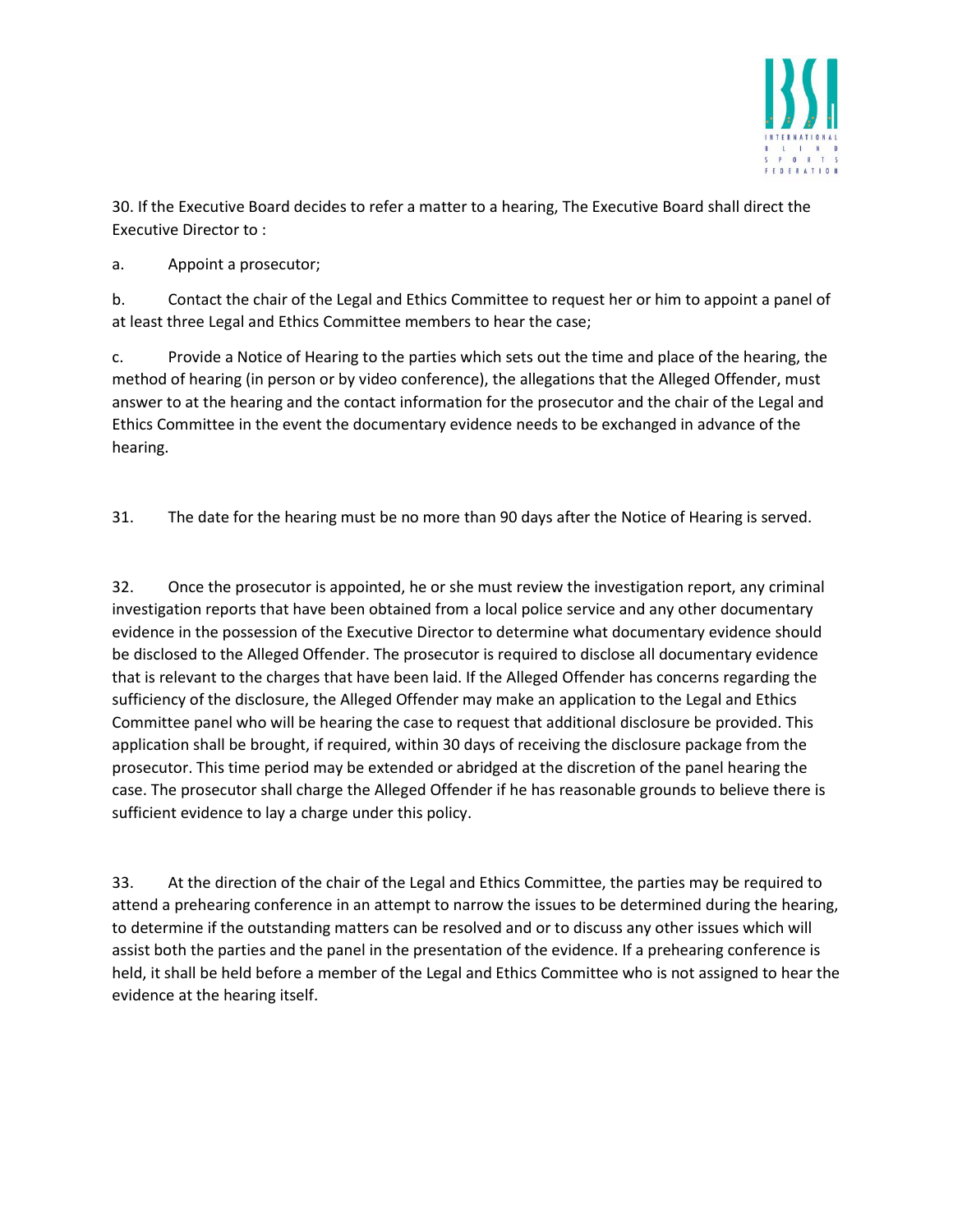

34. If the prosecutor, in consultation with the Secretary General, and the respondent on behalf of an accused person, are able to negotiate a plea arrangement, such plea arrangement must be accepted by the panel of the Legal and Ethics Committee scheduled to decide the complaint before it is effective.

XI. Hearings

35. All hearings under this policy will either take place in person or by video conference.

36. All of the hearings conducted under this policy are to be presided over by a minimum of three members of the IBSA Legal and Ethics Committee. No member of the Legal and Ethics Committee may preside over a hearing if she or he is from the same country as the Prosecutor, any of the witnesses, or the Alleged Offender.

37. The following individuals will have standing to appear at the hearing, examine and crossexamine witnesses and make opening and closing statements:

a. The prosecutor appointed by IBSA who will argue the case in support of the charges to be laid; and

b. The Alleged Offender who may be represented by their IBSA member, by legal counsel or both.

38. All of the evidence given at the hearing shall be recorded, and transcribed if necessary if an appeal is filed. The costs of producing a transcript for any appeal will be paid by IBSA.

39. At the commencement of the hearing, the Alleged Offender on their own behalf or through her/his legal counsel, shall enter a plea to all of the outstanding charges.

40. The hearing will be divided into two phases: the liability phase and the penalty phase.

41. During the liability phase of the hearing, the prosecution will present its case first. The case will consist of an opening statement and the examination in chief by the prosecutor of each witness, cross examination by the respondent and reply evidence given by each of the prosecution's witnesses.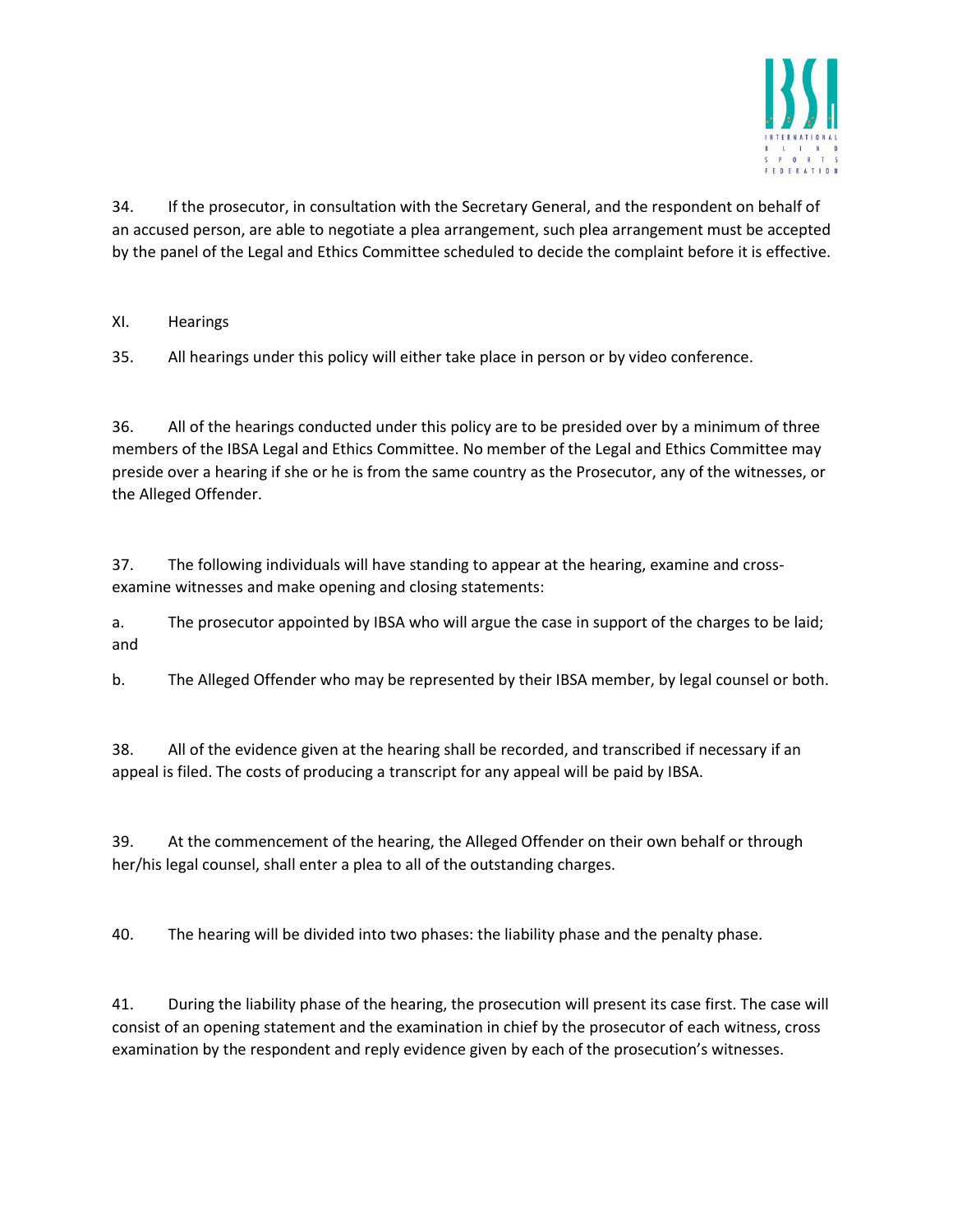

42. If an accused person has been found guilty of a criminal offense arising out of the same incident which forms the basis for the hearing, evidence of the conviction is automatically admissible for the truth of its contents at the hearing without any further proof of the conviction being required.

43. After the prosecution's case has concluded, the Alleged Offender her/himself or with the assistance of legal counsel and/or her/his IBSA member, will lead evidence on behalf of the Alleged Offender. The respondent's case presentation will consist of an opening statement and the examination in chief by the respondent, cross examination by the prosecutor and reply evidence by any witnesses the respondent chooses to call.

44. Both the Victim and the accused person are both compellable and competent to testify as witnesses at the hearing. Any evidence given by any witness at the hearing or documents introduced at the hearing by any party may be used by IBSA for investigation of any other breaches of this Policy.

45. After all of the evidence has been introduced, each party will be given an opportunity to make closing arguments. The prosecution shall proceed first, followed by the Alleged Offender. The prosecution will have the final word in reply to address any new issues that have been raised by the Alleged Offender for the first time in their closing argument.

46. The burden of proof of a policy breach under this policy falls on the prosecution. The prosecution must show on the balance of probabilities that the conduct of the Alleged Offender or the respondent is in breach of the policy.

47. Upon conclusion of the closing statements, the members of the Legal and Ethics Committee who have heard the evidence shall adjourn the proceeding to render a decision supported by written reasons indicating whether the charges made against the Alleged Offender have been proven. The panel hearing the case shall deliver its reasons to both parties as soon as they are finalized.

48. If the charges have not been proven, the hearing is concluded. If the charges have been proven, the matter will proceed to the penalty phase.

49. At the penalty phase, the parties will re-attend before the same panel of the Legal and Ethics Committee who rendered their decision at the liability phase of the hearing. Evidence during the penalty phase will be presented in the same fashion as it was during the liability phase of the proceeding.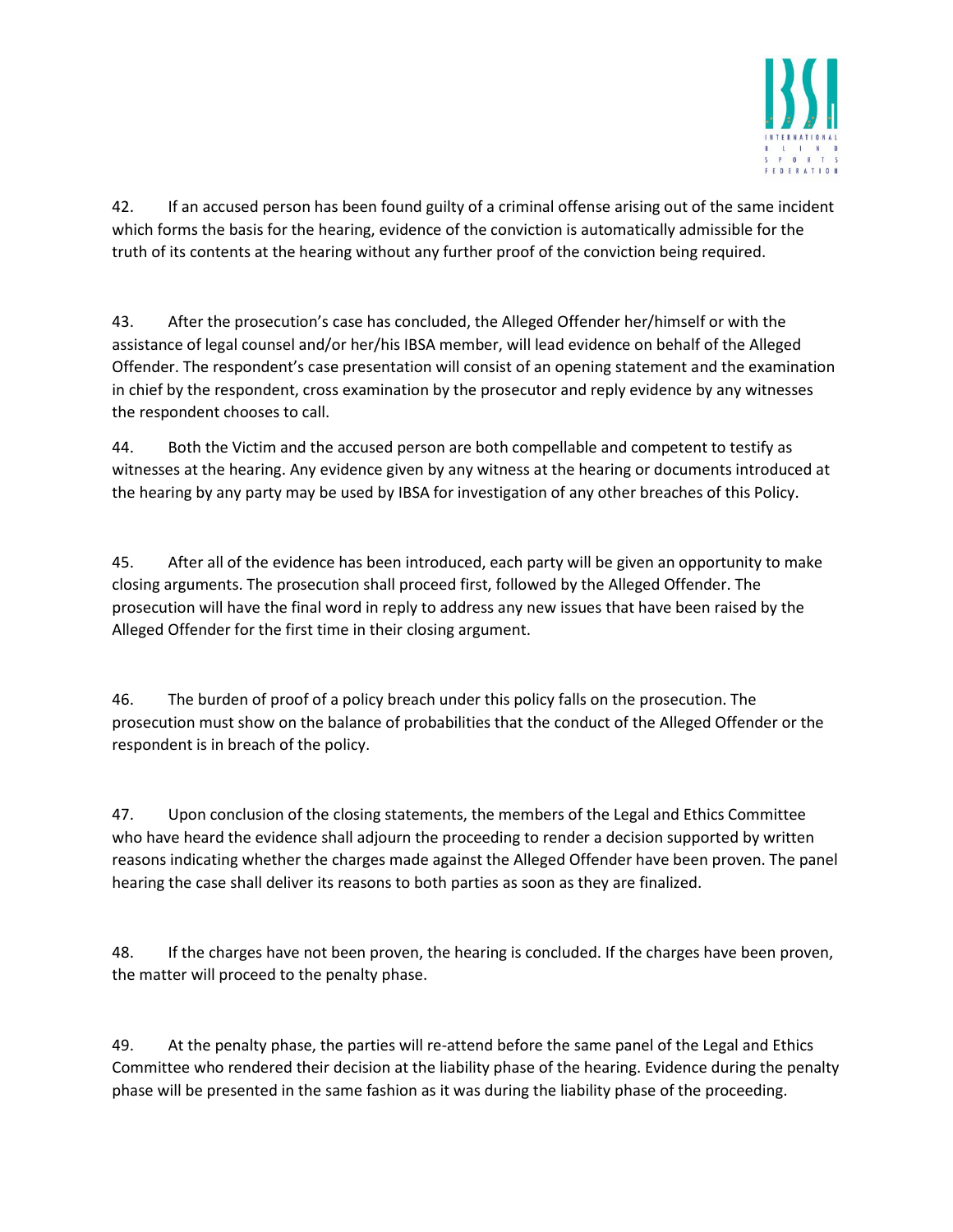

50. At the conclusion of the penalty phase of the hearing, the members of the Legal and Ethics Committee who have heard the evidence will render a decision supported by written reasons describing the penalty to be imposed. After these reasons are released to the parties, the hearing is concluded.

XII. Penalties

51. If an individual is found guilty of breaching this policy, he or she may face one or more of the following penalties:

a. A reprimand;

b. A suspension from participating in, attending, volunteering at or officiating at any IBSA events for up to four years;

c. A lifetime ban from participating in, attending, volunteering at or officiating at any IBSA events;

d. An order to pay all or a portion of the costs of the hearing and related investigation;

e. An order requiring the person convicted to take a course –on his/her own expense- in any one or more of the following areas: anti-match-fixing, ethics in sport, anti-corruption in sport or any other courses which, in the opinion of the panel hearing the case, may be relevant to the allegations for which the individual has been found guilty.

52. If an individual is required to take a course as set forth in article 51 sub e above, the individual required to take such a course will have their privileges to participate in IBSA sanctioned events suspended until such time as satisfactory evidence of the courses completion has been provided to the Executive Director of IBSA.

53 If any penalties are imposed against an individual under this section, IBSA shall provide copies of the reasons for judgment to any other relevant sports governing bodies that may be appropriate in the circumstances if there is a legal or competition related reason to do so.

54. If an IBSA member or an IBSA member's team is convicted of an offense under this policy, the respondent may receive one or more of the following penalties:

a. A reprimand;

b. Disqualification from the IBSA Sanctioned Event where the offence occurred;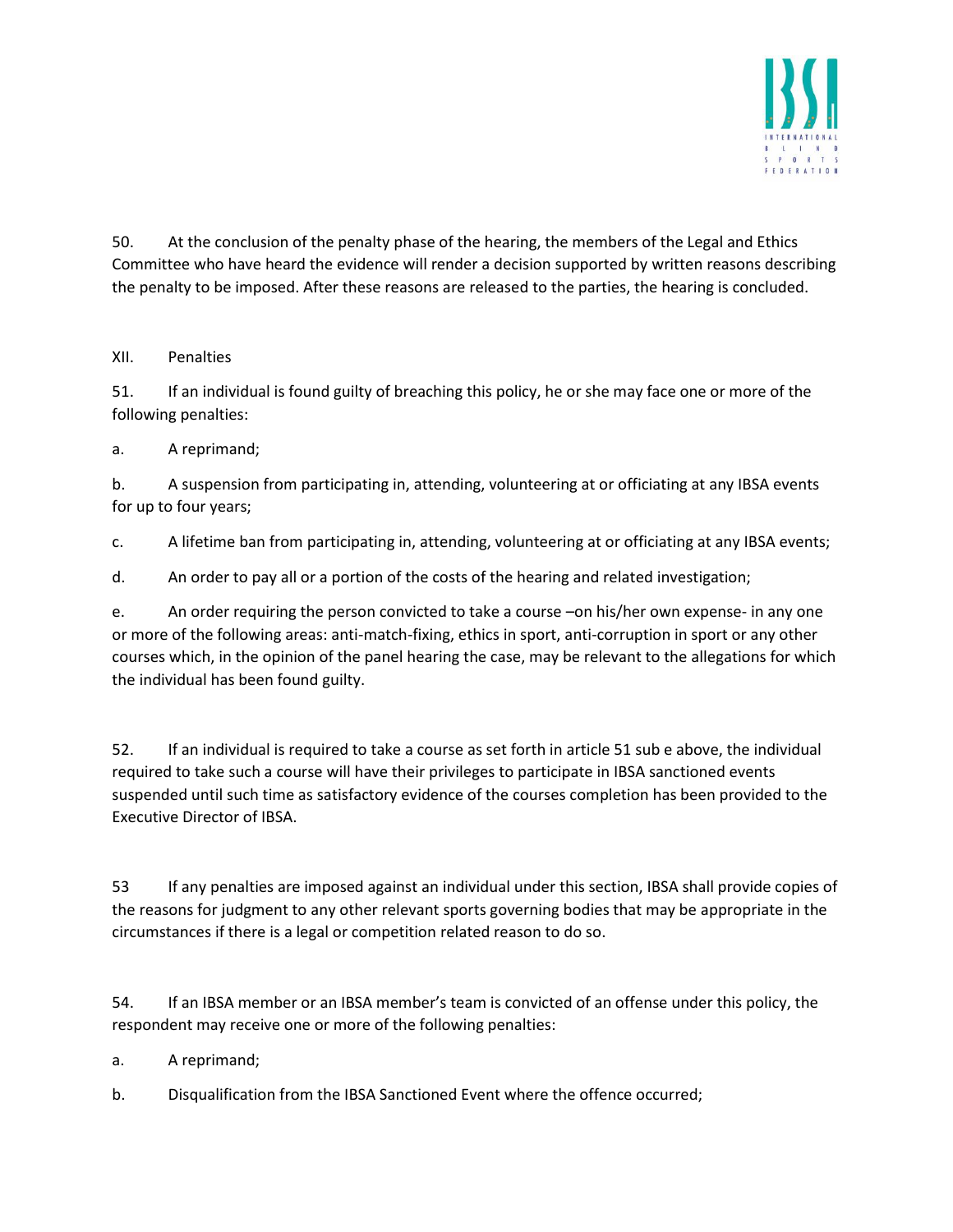

c. An order requiring it to pay all or a portion of the costs of the hearing and related investigation; or

d. A suspension of its IBSA membership privileges for up to four years

## XIII. Appeals

55. Either the prosecutor in consultation with the Executive Director or theAlleged Offender, may appeal the decision of the Legal and Ethics Committee panel on the issue of liability, penalty or both to IBSA's Executive Board. The appeal must be commenced within 30 days of the date on which the decision being appealed is issued.

56. Any penalty rendered by the Legal and Ethics Committee is stayed pending the result of the appeal.

57. Appeals on liability will not be heard by the Executive Board where an Alleged Offender is found guilty until the Legal and Ethics Committee's decision on penalty has been rendered and all appeal periods related to it have expired or the Appellant has also appealed the penalty.

58. The Executive Board as a whole shall review the record of the proceedings held before the Legal and Ethics Committee and here the legal arguments presented by the prosecutor and the Respondent to determine if the decision made by the Legal and Ethics Committee was reasonable in the circumstances. If the Executive Board determines that the decision is reasonable, the decision of the Legal and Ethics Committee stands. If the Board determines that the decision is unreasonable, the Board may substitute its own decision for that of the Legal and Ethics Committee on the matters under appeal.

59. The Board may not impose a penalty against an Alleged Offender if it reverses the decision of the Legal and Ethics Committee panel to acquit the Alleged Offender. Instead, the Board shall remit the matter back to the Legal and Ethics Committee panel that originally heard the case to conduct the penalty phase of the hearing. If any party is unhappy with the penalty decision which results, they may appeal the penalty decision in accordance with Section XII of this Policy.

60. When making a decision on an appeal, The Board may render the same penalties as the Legal and Ethics Committee may render under section XII of this policy.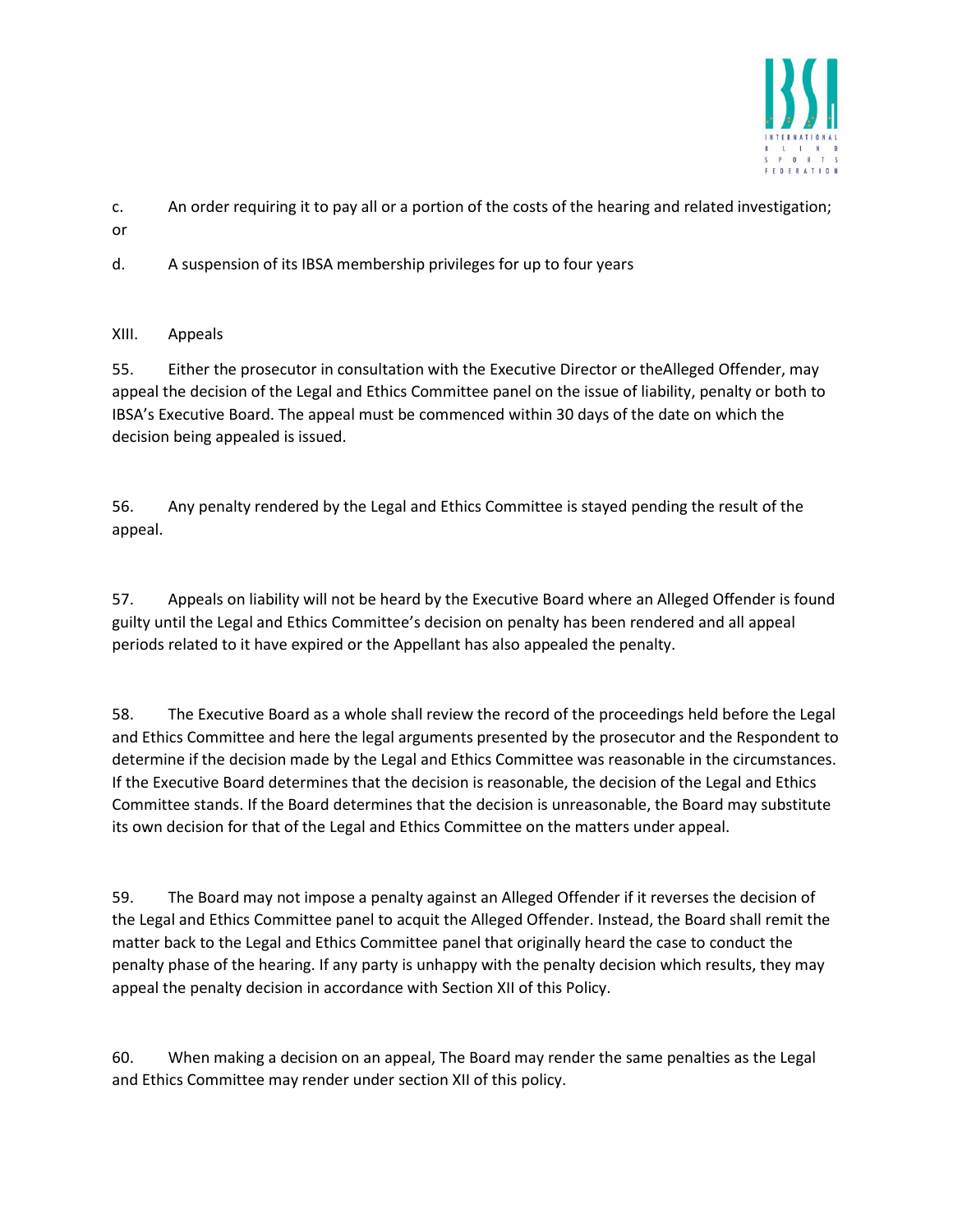

61. When the appeal is argued, the party who has appealed the decision of the Legal and Ethics Committee shall proceed first with its legal argument. The respondent will then have an opportunity to make its argument with the appellant having an opportunity to reply. Neither party may educe any new evidence on appeal unless then can demonstrate that the new evidence was not available at the time of the original hearing through the exercise of reasonable diligence.

62. Once the Executive Board has made its determinations on the issues involved, it will render a decision to the parties supported by written reasons.

## Exception

63. No member of the Executive board who is a member of the Legal and Ethics Committee panel that rendered the decision at first instance shall participate as a member of the Executive Board on any appeals filed under this policy. No board member who is from the same country as the prosecutor or alleged Offender may participate in the appeal.

## XIII. Further Appeals

64. If either the prosecutor in consultation with the Secretary General or the respondent is still dissatisfied with the result, they may appeal the decision to the World Court of Arbitration for Sport in Switzerland. Any appeals to that body will be conducted in accordance with the rules of that organization. The World Court of Arbitration For Sport has the same authority to reverse or affirm decisions and to render penalties as the Board has under article 60 of this policy.

65. No appeals may be made under this section until all appeals on both liability and penalty, where applicable, have been disposed of by IBSA's Executive Board.

# XIV. Information Sharing

66. IBSA may share personal information of Affected Individuals who have been investigated by IBSA with Betting Operators, law enforcement agencies, government agencies and/or other sporting organisations to prevent and investigate match-fixing incidents. This information may only be shared, received, used and stored in accordance with the privacy legislation that is in force in the jurisdiction where the alleged offence occurred and of the domicile of IBSA.